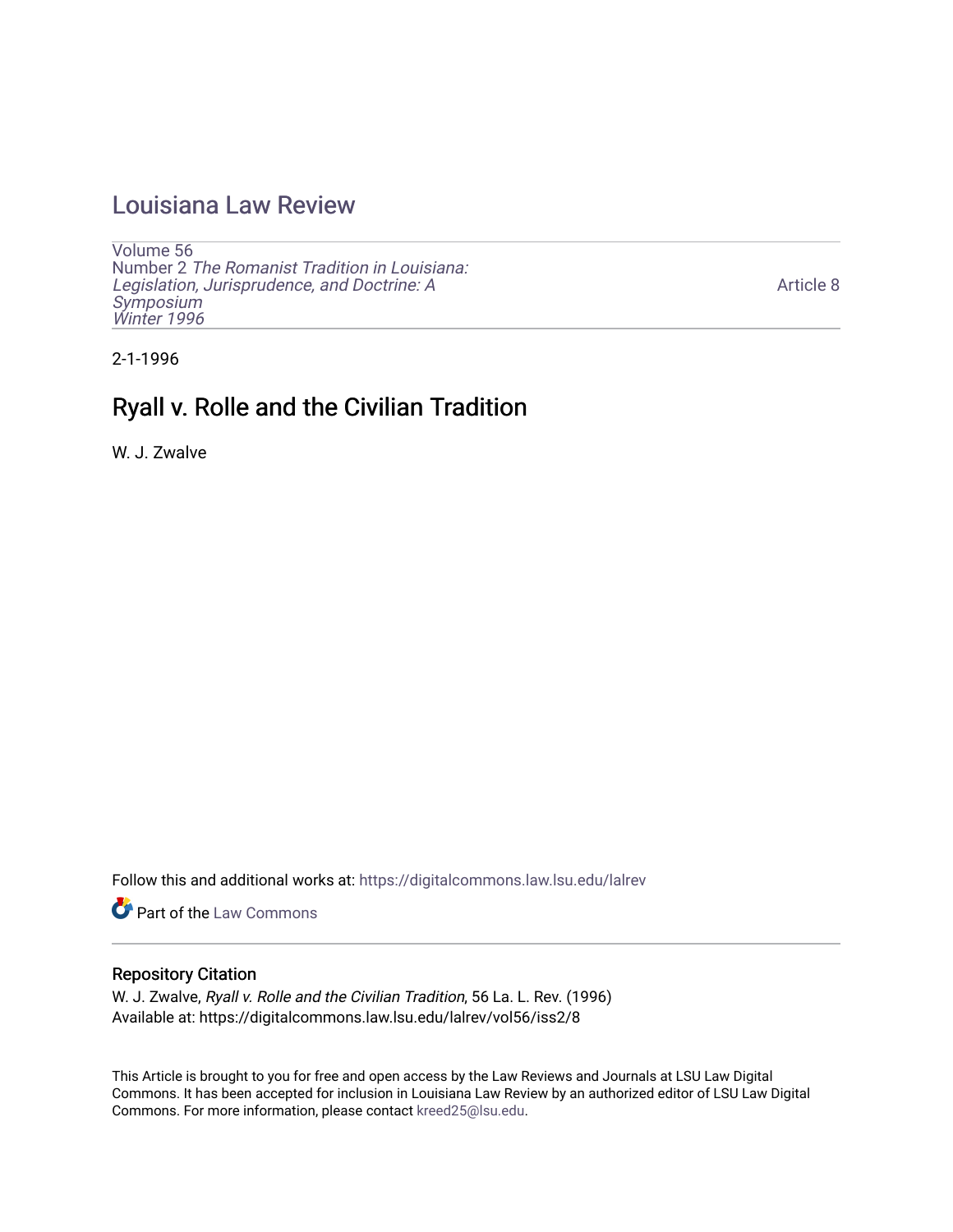#### *Ryall v. Rolle* **and the Civilian Tradition**

*W.J. Zwalve"* 

Nous prenons en garde les opinions et le savoir d'autrui, **et** puis c'est tout. Il les faut faire nôtres...

Que nous sert-il d'avoir la panse pleine de viande, si elle ne se digère?<sup>1</sup>

When Tom Denning was appointed a High Court Judge in 1944, he took a seat in the Probate, Divorce and Admiralty Division of that court, appropriately nicknamed the "court of wills, wives and wrecks." It was, according to his biographer,<sup>2</sup> not the kind of work Denning would have preferred, but it won him an appointment in the Court of Appeal only four years later. One of the first cases he had to decide as a Lord Justice of Appeal called for his experience as a probate judge. The case concerned the law on privileged wills of soldiers, a matter of some urgency in those days and subject to the Wills Act of **1837.** The Wills Act, prescribing formalities for the validity of a will, had made a reservation for servicemen, who enjoyed the privilege of making informal wills. The privilege, however, only applied to soldiers "in active military service"3 and the construction of this clause in the Act **called** for immediate action on the part of the Court of Appeal.

The leading case on this matter was *Drummond v. Parish,"*decided **by** Sir Herbert Jenner-Fust in 1843. Jenner-Fust was a civilian, not a common lawyer.<sup>5</sup> He was a judge of the Prerogative Court, an ecclesiastical court at that time doing most of the testamentary cases in England. It sat in a place Dickens described as "a lazy old nook near St. Paul's Churchyard," called "Doctor's Commons."6 It was the place the peculiarities of English legal history had carved out for the civilians to contribute their part to the development of English law. It was a very modest part indeed, but nevertheless in the course of its business it was called upon occasionally to decide on the construction of an Act of Parliament, such as the Wills Act. Jenner-Fust decided to make the most of it and exhibited an impressive display of his deep learning. **By** an infusion of pure genius on his part, he was able to relate the clause on "active military service" in the Wills Act to Roman law from whence he stated, "it cannot be denied that the principle of this section is borrowed."7 Because of this, a

Copyright **1995, by LOUISIANA LAW REVIEW.** 

**7. 163** Eng. Rep. 212, **815.** 

Professor of Legal History (Leyden) and of Anglo-American Law (Groningen), Netherlands.

**<sup>1.</sup>** Montaigni, Les Essais **1, 25.** 

<sup>2.</sup> Iris Freeman, Lord Denning, **a** life (1994).

**<sup>3. 1</sup>** Vick. ch. **26, S. 11** (1834).

<sup>4.</sup> **163** Eng. Rep. **812** (1843).

**<sup>5.</sup> See** Sir **William** Holdsworth, History of English Law XVI, **150-52 (1966).** 

**<sup>6.</sup>** David Copperfield, **Ch. 23.**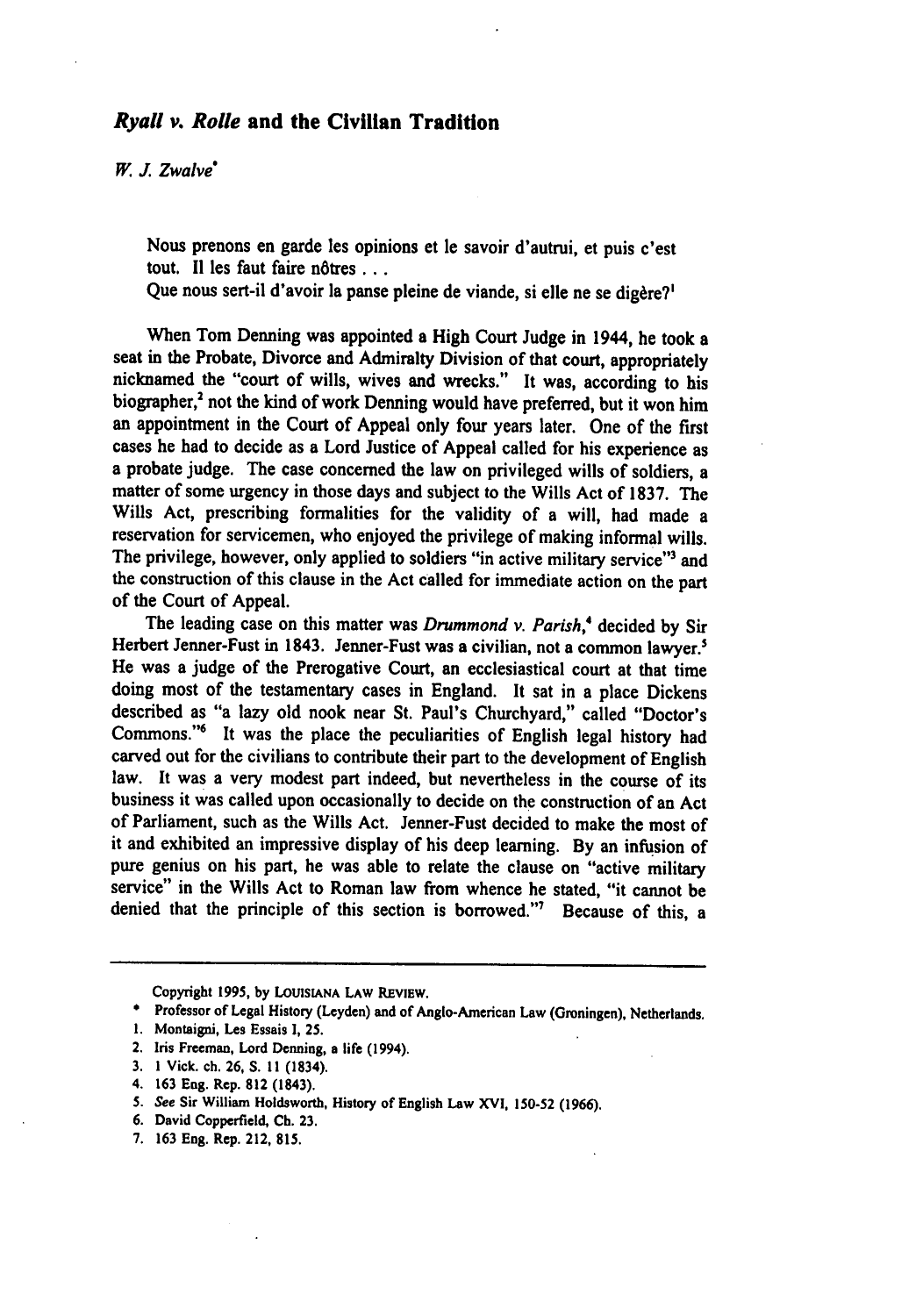#### *LOUISIANA LAW REVIEW* **[Vol. 56**

perfectly plain sentence had to be constructed according to Roman law. Jenner-Fust feasted his audience on readings from the Digest and Justinian's Code in order to elucidate that according to the law of Rome as it stood in Justinian's time the privilege of a Roman legionnaire to make an informal will had been restricted to those being *in expeditione occupati*.<sup>8</sup> But what did this mean? In order to arrive at a good construction of this Latin(!) clause, the Commentators were called in. **All** the great names--Cujas, Donatus and Donellus, Paulus Voet and Joannes Voet, Huber and Hostiensis, Gaill and Viglius-were cited in argument and considered **by** Jenner-Fust. In the end, he opined that the restriction as forwarded in Justinian's Code, the clause *in expeditlone occupall,*  excluded all soldiers not on an expedition. This was the law as it stood in 1948. The rule in *Drummond v. Parish*,<sup>9</sup> commonly called *General Drummond's Case* was, of course, overruled **by** Denning.

**If I** were to inquire into the Roman law, **I** could perhaps after some research say how Roman law would have dealt with its soldiers on Hadrian's Wall or in the camp at Chester, but **I** cannot say how it would have dealt with an airman in Saskatchewan, who is only a day's flying from the enemy. This supposed throw-back to Roman law has confused this branch of the law too long. It is time to get back to the statute. Rid of this Roman test, this court has to decide what is the proper test.<sup>10</sup>

Drummond *v. Parish"* helps to familiarize the continental civilian with the idea that, contrary to generally held beliefs on the European continent (and sometimes even in England), the law of Rome has never been a closed book to England. Until **1857,** an entire branch of the English judiciary was fully employed in the service of the civil law. Restricted as their competence might have been, the ecclesiastical courts held a key jurisdiction in Family.Law and the Law of Succession. The advocates incorporated in "Doctor's Commons" got, to quote Dickens again, "very comfortable fees and [made] a mighty snug little party." $12$  There was money to be made with the learning in the civil law they were all steeped in. There were other parts of the law of England more or less infiltrated **by** the civil law as well. The High Court of Admiralty is, of course, another good example. "Doctor's Commons" was [dissolved.in](https://dissolved.in) **1858** after that society's exclusive rights to appear in the Ecclesiastical Courts and the Court of Admiralty were abolished. Roman law did cease to be a part of the living law of England only after all these courts were abolished in **1874** and merged into what became known as the Probate, Divorce and Admiralty Division of the High

**8. C.** Just. **6,** 21, **17.** 

- **11. 163** Eng. Rep. 812 (1843).
- **12. See supra note 6.**

**<sup>9. 163</sup>** Eng. Rep. **812** (1843).

**<sup>10.</sup>** Andrews v. Wingharn, (1949] P. **187, 195** (Eng. **C.A.).**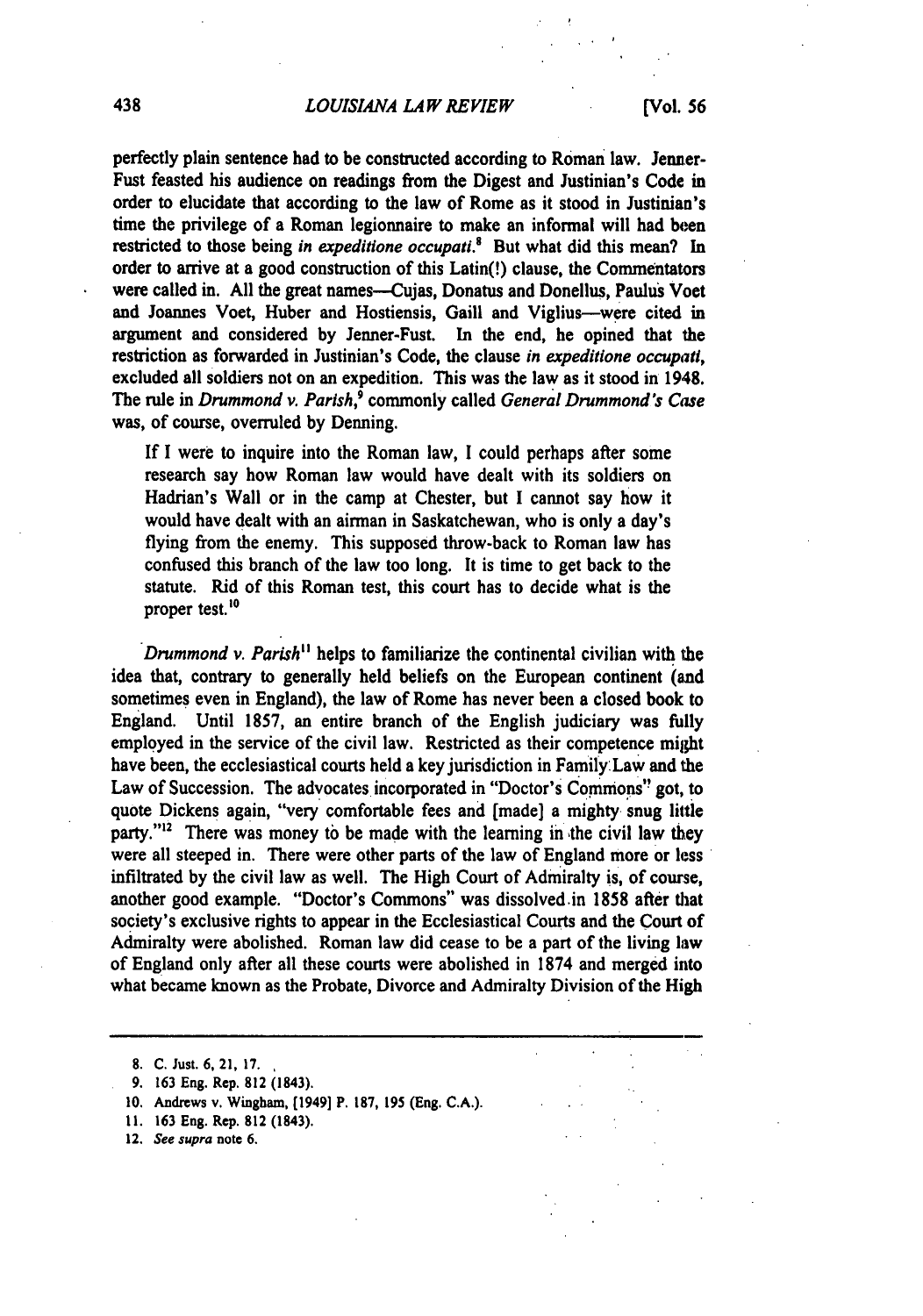Court of Justice. These civil law courts, such as the Prerogative Court, the High Court of Admiralty or even the High Court of Chivalry, may be very interesting to a continental civilian, especially if he happens to be a legal historian as well, but there is little sense in illustrating the civilian interpretation of English law with cases from the civil law courts, such as *General Drummond's Case*. What is really interesting is the civilian interpretation of the common law, the law of the common law courts. The fascinating thing to a civilian, who teaches modem English commercial law as **I** do, is that he encounters many cases where common law judges employ the concepts of the civil law in order to assist them in their interpretation of the common law. This modus operandi is very old. The first common lawyer to make use of the civil law in this way was, of course, Henri Bracton.

Every common lawyer is (or ought to be) familiar with Bracton's explanation of the right of a bailee to sue a wrongdoer interfering with goods entrusted to him by a bailor.<sup>13</sup> As every civilian knows (or ought to know), the very concept of "bailment" is alien to the civil law. There is no such thing in Roman law, if only because a bailee is never a possessor, but a mere *detentor* with the bailor retaining constructive possession. The law of England, as Bracton found it, resembled the ancient German Gewere quite closely for the bailee was a possessor, whereas the bailor merely had a right to possession. In ancient German law, the bailee had a right to sue any interfering wrongdoer as a matter of course, whereas the bailor had no right to sue because he was out of possession.<sup>14</sup> To Bracton, looking at this from the perspective of Roman law, the right of the bailee to sue the wrongdoer was not as self-evident as it seemed. Roman law only recognized a right of the bailee to sue a thief if he was liable to the bailor. Bracton explained the common law of England (the right of the bailee to sue a wrongdoer) accordingly. It is trite learning to the historian of the common law that Bracton's ideas, taken from the civil law, have haunted the common law of bailment for ages.

Claridge v. South Staffordshire Tramway Co.,<sup>15</sup> commonly known as Claridge's Case, was the last instance in which a common law judge used a line of reasoning very familiar to the continental civilian. Only in **1902,** after the case of The Winkfield<sup>16</sup> was decided, did English law free itself from the civilian fetters Bracton had forced upon it.

Much, perhaps even too much, has been said and written about Bracton and Roman law, practically always in connection with the question whether there ever was, or was not, such a thing as a "reception" of Roman law into the common law. **Of** course, this was certainly not what Bracton intended. **All** he did was use Roman concepts, as he understood them, to clarify the English law

<sup>13.</sup> Sir William Holdsworth, History of English Law III, 340 ff.

**<sup>14.</sup> Der Sachsenspiegel 1I art. 60, §1 (1911).** 

**<sup>15. (1892] 1</sup> Q.B. 422.** 

**<sup>16. [1902]</sup> P. 42 (Eng. C.A.).**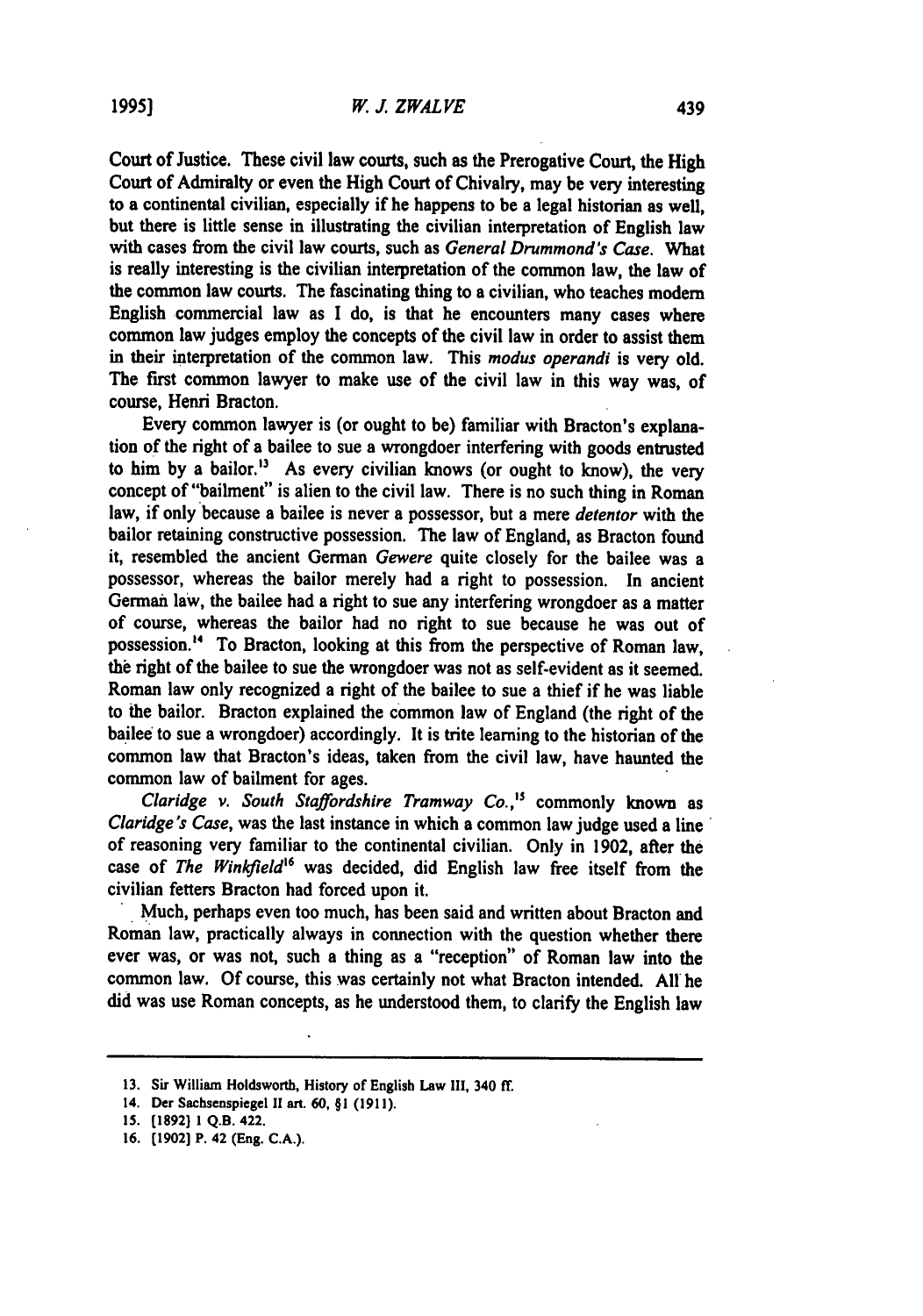#### *LOUISIANA LA W REVIEW* [Vol. **56**

of his time to find the reasons of the law. He did so in Latin. The Corpus luris Civilis contained an enormous legal thesaurus and a wealth of ideas. Not to use Roman law's concepts and vocabulary would indeed have been extremely foolish. Contemporary French lawyers were doing the very **same thing with**  French customary law. Jacques de Revigny **(1210-1298),** for example, used the concepts of Roman law to explain institutions of French customary law, like the right of first option *(retrait lignager)*. Of course, Revigny was a civilian, and so this method came natural to him, but Philippe de Beaumanoir **(1247-1296)**  was not. He wrote in French, but he used Roman law, or rather civilian concepts, to illustrate his native French customary law as well. This does not signify that the *costumes* were actually supplanted **by** Roman law in the process, but merely that native law was subjected to what Bartolus called an *interpretatio passiva.* Bracton was, in brief, certainly not a civilian but a "Romanizing" common lawyer. There have been many others like him, such as Chief Justice Holt in the famous case of *Coggs v. [Bernard.17](https://Bernard.17)* In all these relatively wellknown instances the civil law was not employed **by** common lawyers because they felt it was in any way binding upon them. "The civil law is not of itself an authority in an English court, but," as Judge Blackburne said in his famous opinion in *Taylor v. Caldwell*,<sup>18</sup> "it affords great assistance in investigating the principles on which the law is grounded." Thus, the civilian doctrine of implied condition was introduced into the common law of contract.<sup>19</sup> It is a well-known fact that the continental civilian tradition, as embodied in Pothier's Traité des *Obligations,* was instrumental in the emergence of a comprehensive general doctrine of contract in England.<sup>20</sup> It is a less well-known fact that the civilian tradition played an important part in the development of the English law of property as well, especially in as far as the law of personal property is concerned.

Strange as it may seem to the civilian, who is familiar with an academic exposition of the law, a comprehensive doctrine of transfer of title to goods was only developed as late as **1890 by** the Court of Appeal in the case of *Cochrane v. Moore.*<sup>21</sup> Lord Justice Fry emphasized that delivery of possession had always been regarded as a precondition to the transfer of title. **Of** course, it was Bracton who showed the way. **A** sweeping statement from Justinian's Code was reproduced **by** Bracton almost verbatim: *possession andownershipofthings are* 

**<sup>17. 92</sup>** Eng. Rep. **107.** 

**<sup>18.</sup>** 122 Eng. Rep. **309, 313.** 

**<sup>19.</sup>** Reinhard Zimmermann, The Law of Obligations **815-17 (1990).** 

<sup>20.</sup> **P.S.** Atiyah, The Rise and Fall of Freedom of Contract **399 (1979)** (citing Cox v. Troy, **106**  Eng. Rep. 1264, **1266 (1822)** (Best, **J.)** ("the authority of Pothier is expressly in point. That is as high as can **be** had, next to the decision of a Court of Justice in this country."). It ought to be observed, however, that *Cox* was about bills of exchange, raising a question on the law merchant, a part of the law of England that, according to Best, "should **be** the same in this as in every other commercial country."

<sup>21.</sup> **[1890] 25 Q.B. 57** (Eng. **C.A.).** See also Irons v. Smallpiece, **106** Eng. Rep. 467 **(1819)** (on the necessity of delivery in the case of gifts).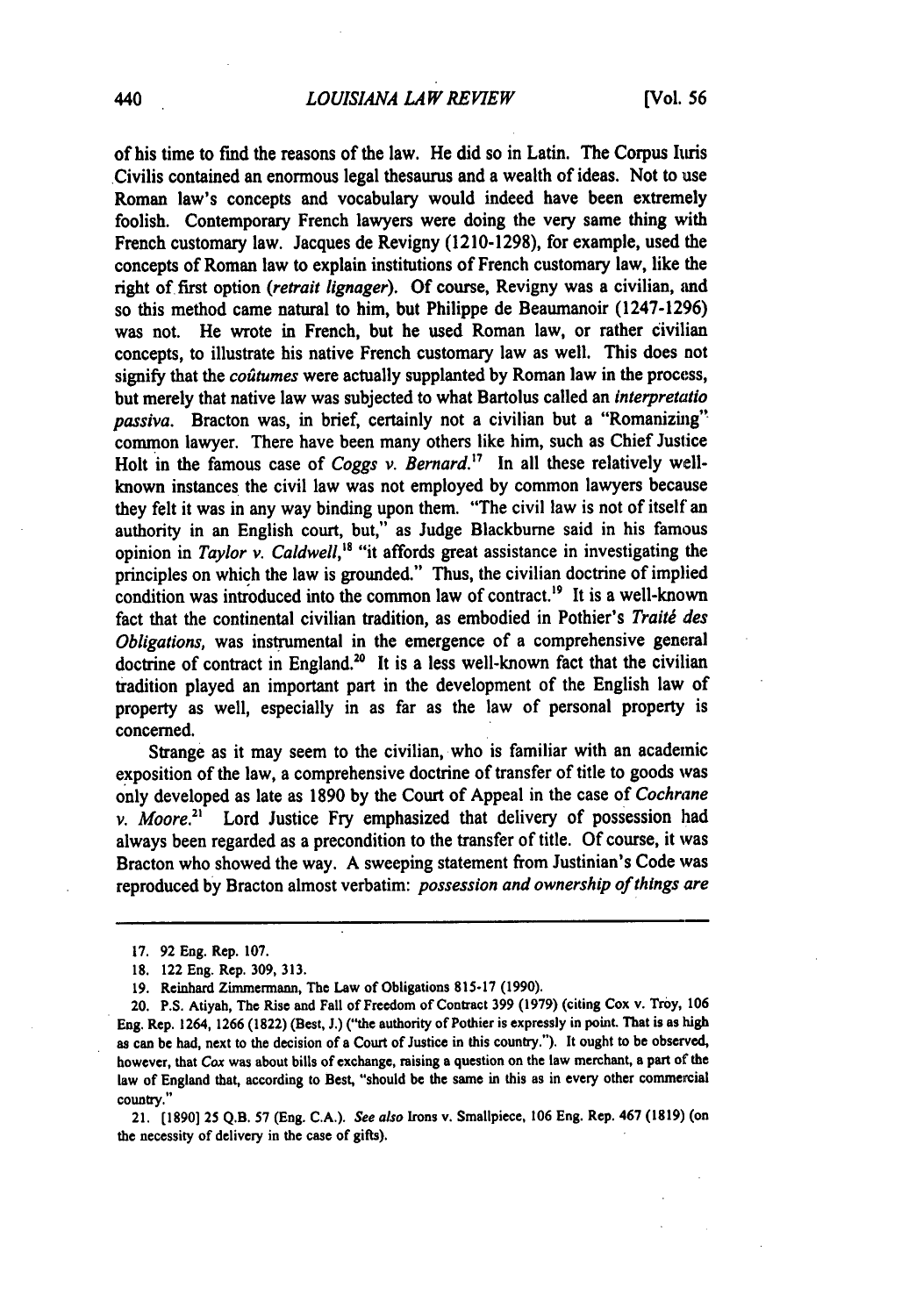transferred either by delivery or acquisitive prescription.<sup>22</sup> There were and are many important exceptions to the rule in modern English law, $^{23}$  but the presence of a broad civilian principle was of great assistance in developing yet another important part of the law of personal property. **A** leading case in the doctrine of assignment of choses in action is *Dearle v. Hall*,<sup>24</sup> decided in 1828. Sir Thomas Plumer decided the case reasoning along lines very familiar to the civilian. He equalled notice to a debtor in the case of assignment of choses in action to delivery of possession in the case of transfer of title to chattels:

The law of England has always been that personal property passes **by**  delivery of possession; and it is possession which determines the apparent ownership... It is true that a chose in action does not admit of tangible actual possession **...** But in Ryall v. Rowles the judges held that, in the case of a chose in action **...** you must do that which is tantamount to obtaining possession'... For this purpose, you must give notice to the legal holder of the fund; in the case of a debt, for instance, notice to the debtor is, for many purposes, tantamount to possession . . . Notice then is necessary to perfect the title, to give a complete right in *rem*, and not merely a right as against him who conveys his interest.<sup>25</sup>

There is more to this than a mere echo from the civil law originating in Bracton. The rule that notice to the debtor is tantamount to delivery of possession, and the development of the law of assignment of choses in action in analogy with the doctrine of transfer of title to tangibles, were fairly recent developments on the continent as well. The French civilians were instrumental here, for it is by Bourion,<sup>26</sup> Domat,<sup>27</sup> and Pothier<sup>28</sup> that the analogy between a transfer of title to tangibles and intangibles was first developed systematically. Roman law did suggest the analogy strongly **by** recognizing that tangibles as well as intangibles were things (res) in the eyes of the law,<sup>29</sup> but it was only in the seventeenth and eighteenth centuries that important conclusions were drawn from this.30 It was the same with the common law. As early as **1606,** the Court of

<sup>22.</sup> Henri **de** Bracton, **De** Legibus Et Consuetudinibus Angliae F.**38b** (George **E.**Woodbine **ed., 1922)** (traditionibus et usucapionibus possessiones et reim dominia transferuntur). **See also** *id.* **at**  F.**16,** F.**38,** F.**61b;** *cf.* **C.**Just. 2,**3,**20 (traditionibus et usucapionibus dominia **return,** non **nudis**  pactis trasferuntur).

**<sup>23.</sup>** See Cochrane v. Moore, **[1890] 25 Q.B. 57** (Eng. **C.A.)** (Fry, **L..).** 

<sup>24.</sup> **38 Eng.** Rep. 475 **(1828).** 

*<sup>25.</sup> Id.* at 483-84.

**<sup>26.</sup>** Francois **D.**Bourjon, Le droit commi de IaFrance et **Ia**Coutume **de Paris**rdduits eonprincipe Titre **111,** sect. ii, n' **7 & 8 (1770).** 

**<sup>27.</sup>** Jean Domat, Les loix civiles dans leur ordre naturel **1,2,2,9** and **111,7,2,22 (1777).** 

**<sup>28.</sup>** *See,* e.g., Robert *J.*Pothier, Trait6 du contratde vente *n° 554* (Oeuvresde PothierIV *319* **(1818)).** 

**<sup>29.</sup>** See **J.**Inst. 2.2.pr.-2.

**<sup>30.</sup>** There were considerable obstacles here, for a long time preventing the civilian tradition to make the analogy. Texts like Dig. 41.1.43.1 (Gaius) were in the way. The decisive breakthrough was effected **by** Grotius.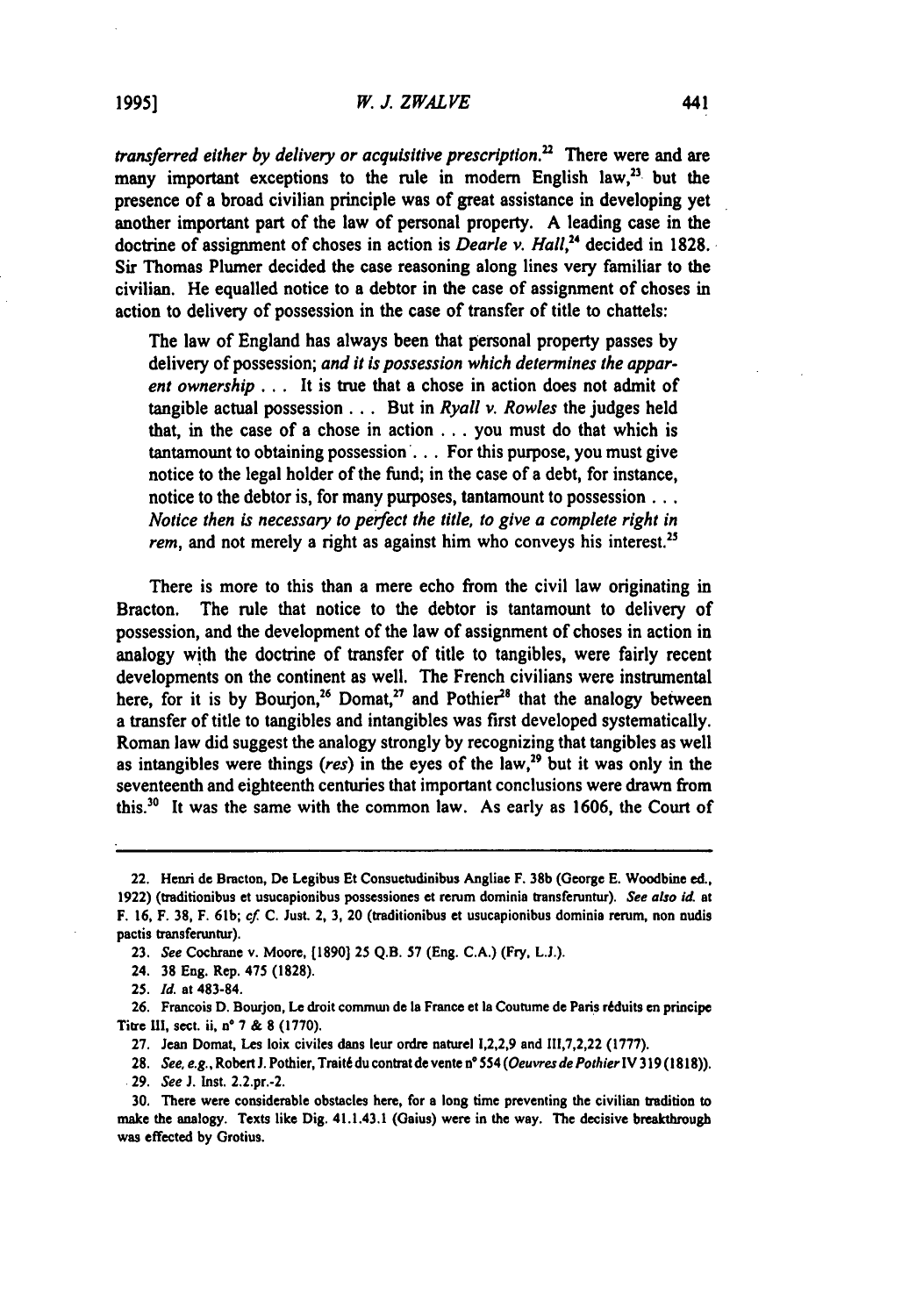the Exchequer Chamber had decided that personal actions were included within the word "goods," as goods in possession were, $3<sup>1</sup>$  but it took Domat to open the eves of a common lawyer to the great opportunities of this equation.<sup>32</sup> In the case of *Ryall v. Rolle*,<sup>33</sup> Chief Baron Parker observed that "filf a bond is assigned, the bond must be delivered, and notice must be given to the debtor. [S]uch acts are equal to a delivery of goods which are capable of delivery."' As the Report shows, this was taken from Domat. The requirements of delivery of the bond *(remisede* **la** *dette)* and notice to the debtor *(signiflcation)*are still found in the French Civil Code,<sup>35</sup> and one look in the Louisiana Civil Code suffices to prove that Domat's doctrine is found there as well.<sup>36</sup> These were the broad civilian concepts enabling Sir Thomas Plumer to develop a rule of priority between successive assignees in *Dearle v. Hall.*<sup>37</sup>

The case of *Ryall v. Rolle* is significant in another way as well. Whereas it laid the foundations for the rule in *Deariev. Hall***by** picking up an idea rooted in the civilian tradition, it also offers a perfect example of the way in which common lawyers are inclined to use the concepts of the civil law in order to clarify the common law. This aspect of *Ryall v. Rolle* is really fascinating to a comparatist because it illustrates the enormous potential of the civil law as an instrument of comparative law.

Until **1986,** *Ryall v. Rolle* was a leading case in English bankruptcy law. In that year the so-called "reputed ownership clause" of the old Bankruptcy Act<sup>38</sup> was finally repealed. It had been with the common law since **1623,** when it was introduced **by** statute in order to swell the assets of a bankrupt available for distribution among his ordinary creditors.<sup>39</sup> The provision provided that, subject to certain exceptions, the property of a bankrupt divisible among his creditors included all goods that at the commencement of the bankruptcy were "in the possession, order or disposition of the bankrupt in his trade or business, **by** the consent and permission of the true owner, under such circumstances that he was the reputed owner thereof."<sup>40</sup> The effect of the reputed ownership clause, a phenomenon unknown to continental European bankruptcy law, was to extend the assets divisible for the benefit of creditors to goods in the *possession* of the bankrupt. Thus, a chattel mortgage did not give priority to the mortgagee over

- **39.** 21 Jam. **1,** ch. **19,** § **11 (1623)** (Eng.).
- 40. Bankruptcy Act, 4 & 5 George **5,** ch. **59,** § 38(c) (1914) (Eng.).

**<sup>31.</sup>** Ford and Sheldon's Case, **77** Eng. Rep. **1283** (Ex. **Ch. 1606).** 

**<sup>32.</sup> The** main problem in the common law was that for **a** very long time assignment of choses in action was not recognized at law. Equity showed the way here.

**<sup>33. 26</sup>** Eng. Rep. **107** (1749).

<sup>34.</sup> *Id.* at **115.** 

**<sup>35.</sup>** Code Civil arts. **1689, 1690** (Fr.).

**<sup>36.</sup>** La. Civ. Code art. 2642, dealing with assignment of rights, especially choses in action, is clearly inspired **by** the treatment of this subject in the Code Civil. The matter is dealt with as part of **the** doctrine of transfer of ownership of things.

**<sup>37. 38</sup>** Eng. Rep. 475 **(1828).** 

**<sup>38.</sup>** Bankruptcy Act, 4 & **5** George **5,** ch. **59,** § 38(c) (1914) (Eng.).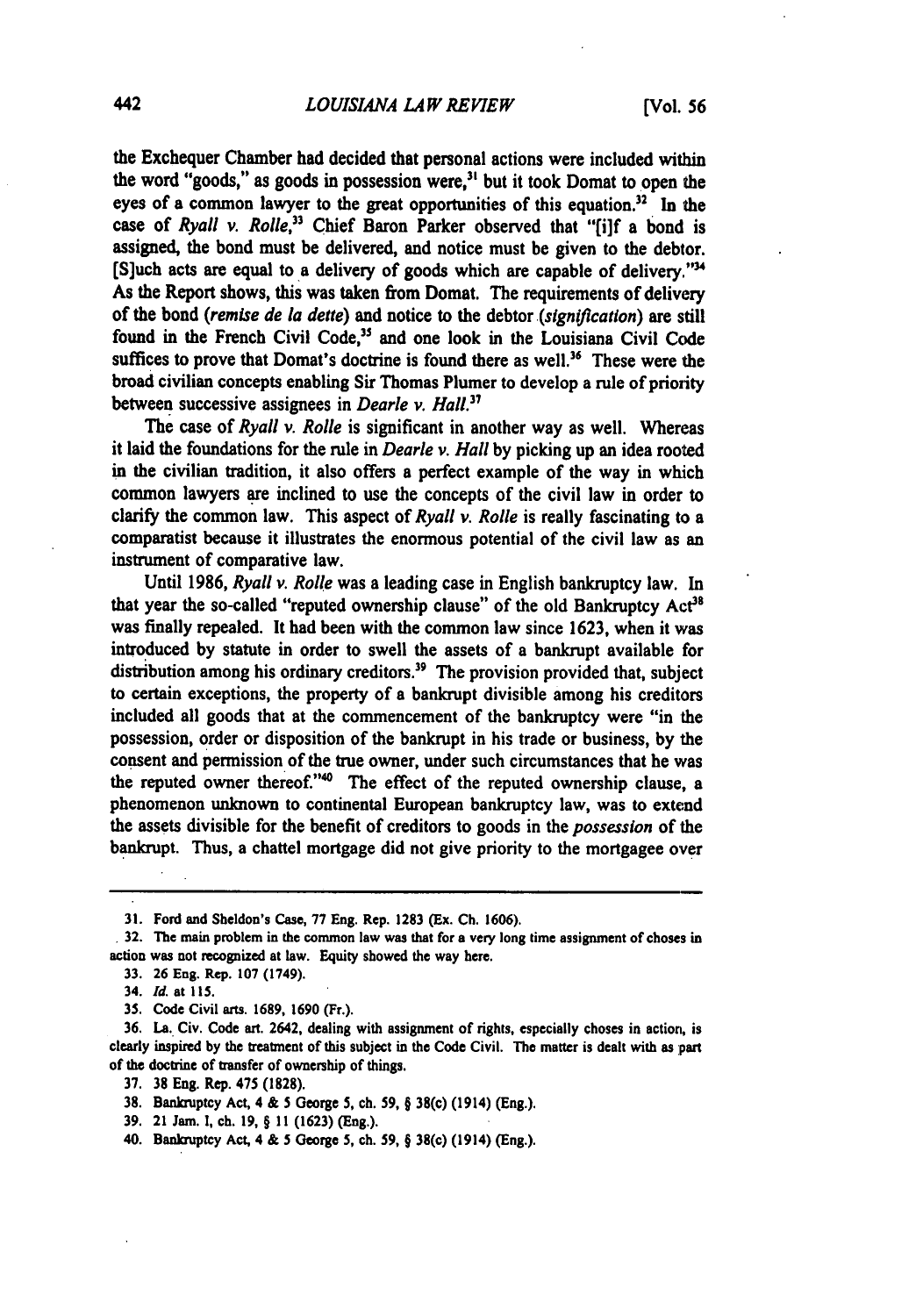ordinary creditors in bankruptcy, as the mortgagor remained in possession of the goods charged **by** way of chattel mortgage. Goods charged **by** way of chattel mortgage passed to the trustee in bankruptcy under the clause unless the chargee was able to prove that goods thus charged were not to be regarded as being in the reputed ownership of the chargor.

*In Ryal v. Rolle,"* Mr. Harvest, a brewer, had entered into a partnership with Mr. Stephens, deceased, to whom the defendant Rolle was the executor. Harvest had transferred half of his utensils and stock in trade to his partner Stephens, and sometime after that he mortgaged the remaining half to Stephens as well. **Of** course, Harvest remained in possession of all the utensils and stock in trade. On June **26,** 1740, Harvest was-declared a bankrupt and litigation arose between his trustee in bankruptcy (Mr. Ryall) and Mr. Rolle, the executor of Stephens' estate. Mr. Ryall claimed that all the utensils and stock in trade in the possession of Harvest, including the goods mortgaged to Stephens, were to be sold for the benefit of Harvest's ordinary creditors as he was to be regarded as the reputed owner of it all. Mr. Rolle, on the other side, contended that the goods mortgaged to the deceased Mr. Stephens, were not subject to the reputed ownership clause of the Bankruptcy Act.

Mr. Rolle's counsellor came up with an ingenuous argument. He contended that a common law mortgage was nothing else than the *hypothec* of the civil law. In granting a *hypothec,* a chargor does not divest himself of his general proprietary title, which remains vested in him, but merely grants a special property right, a hypothec, to the chargee. It was the same with a pledge, for here a mere special property right was vested in the pledgee as well, whereas the general proprietary title remained vested in the chargor. The civil law as well as the common law recognized two security interests, two special property rights, pledge and hypothec, the former being a possessory security interest, the latter a non-possessory security interest. Mr. Harvest had charged his goods with a non-possessory security interest, but he was still the owner of all the goods mortgaged to Mr. Stephens, who merely obtained a special property right. Consequently, Mr. Harvest could not be labeled as a "reputed owner" who was in possession of goods belonging to the "true owner." **If,** in other words, counsel succeeded in showing that the mortgagor rather than the mortgagee was to be regarded as the "true owner" in the eyes of the law (which is indeed the fact with a civilian hypothec), his client would have succeeded in his claim that the goods mortgaged **by** Mr. Harvest were not in his possession **"by** the consent and permission of the true owner,"42 because Mr. Harvest *was* the owner. Consequently, counsel implied, the goods mortgaged to Stephens were not subject to the reputed ownership clause of the Bankruptcy Act, and therefore, Rolle had priority over the ordinary creditors in bankruptcy. It seems a far-fetched argument, but the sheer beauty of it impressed the courts. *Ryall v. Rolle* became

<sup>41.</sup> **26** Eng. Rep. **107** (1749).

<sup>42.</sup> **Bankruptcy Act,** 4 & **5** George **5,** ch. **59,** § 38(c) (Eng.).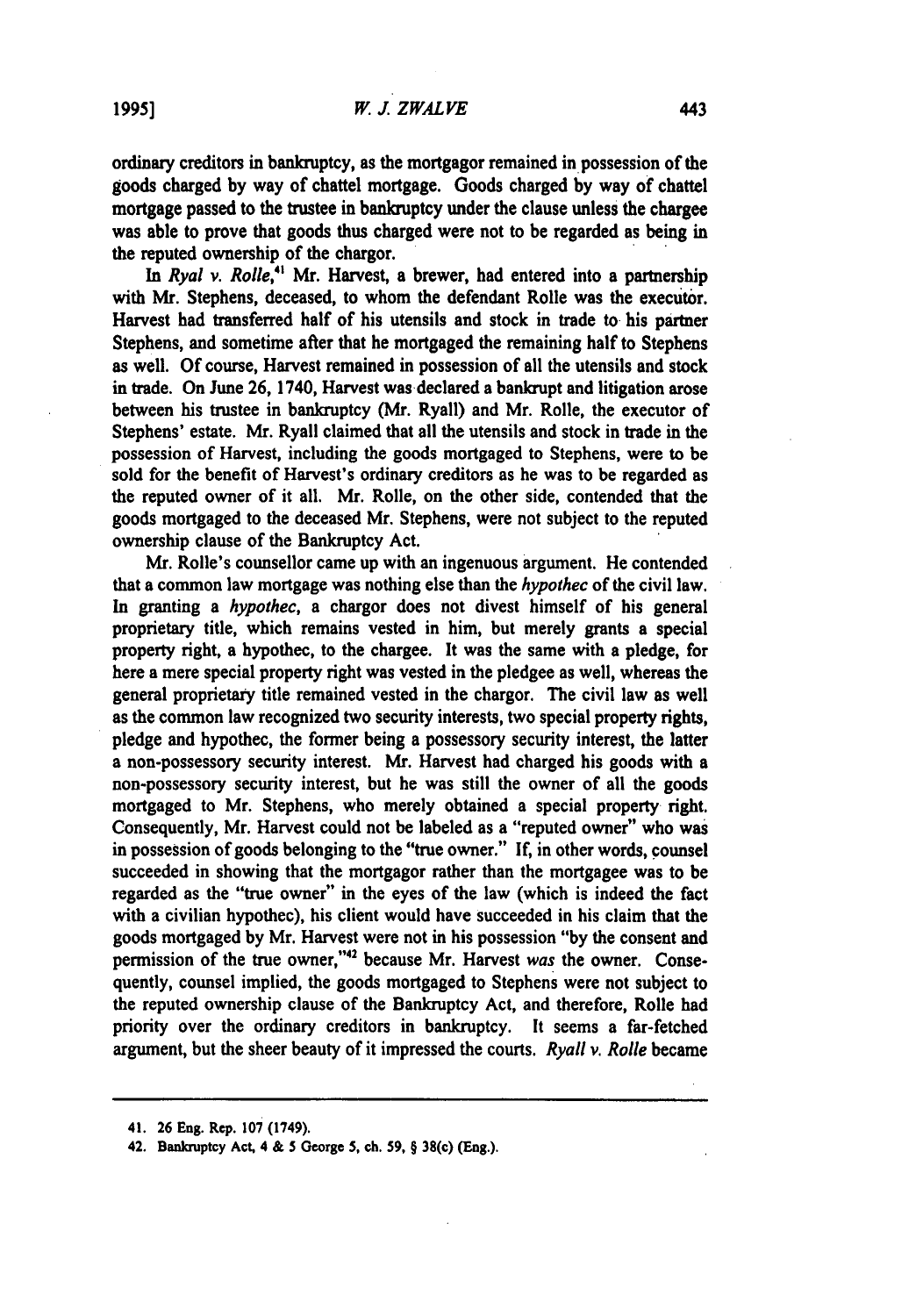a "chequer chamber-case," involving the Lord Chancellor, the Lord Chief Justice of the Court of the King's Bench, the Lord Chief Baron and Judge Burnet from the Court of Common Pleas.

The only question to be decided **by** that impressive court was whether the two common law security interests of pledge and (chattel) mortgage did indeed correspond with the civilian security interests-pledge being essentially the Roman *pignus,* the (chattel) mortgage being of the same nature as the Roman *hypotheca.* Mr. Rolle lost his case, for the equation was explicitly rejected **by**  Burnet. "[Flor an *hypotheca* gave only a lien and no property, with a right to be satisfied on failure of the condition [and a] mortgage with us, is an immediate conveyance with a power to redeem, and gives a legal property." $43$  It is quite remarkable that Burnet tried to define a common law mortgage with reference to a text in the Corpus Iuris:

**If** your parents have sold land on condition that it be restored if either they themselves or their heirs have at some time or within a certain period offered to repay the price and the heir of the purchaser is not inclined to keep his part of that agreement, whereas you are prepared to satisfy him, a (personal) action on the basis of that agreement will be given to you.<sup>44</sup>

"This is the description of an English mortgage in Roman law," the learned judge observed.<sup>45</sup> This analysis leaves us with an excellent description of the common law (chattel) mortgage in terms of the civil law. **All** the texts used **by**  Burnet are from section 54, of the fourth book of Justinian's Codex, inscribed De pactis inter emptorem et venditorem compositis, meaning "On the conditions agreed upon between buyer and seller." He, thus, defined the common law mortgage as a sale, vesting the general proprietary interest in chattel thus mortgaged in the mortgagee. This is, indeed, not the Roman hypothec, but it is, as the civilian will have noticed, quite like the modern German *Sicherheitsibereignung* that was inspired by the *vente à réméré* of the civil law, which was, in its turn, based on the very same texts used **by** Burnet to define a common law mortgage. What is to be learned from all this?

Continental comparatists still refer to a common law mortgage as the counterpart to a civil law *hypothec.* We now know from the authority of an English judge that this is incorrect and that its civilian counterpart is in fact the

<sup>43.</sup> Ryall v. Rolle, **26** Eng. Rep. **107, 108** (1749).

<sup>44.</sup> Si **findum** parentes **tui** ea **lege** vendiderunt: **(ut]** sive ipsi, sive hacredes **corum** emptori pretium quandocunque, **vel** intra certa tempora obtulissent, restitueretur; teque parato satisfacere condicioni dictae, haeres emptori non paret, **ut contractus** fides servetur, actio prescriptis verbis, **vel**  ex vendito tibi dabitur. *Id.* at **108** (citing **C.** Just. 4.54.2).

<sup>45.</sup> Si a te comparavit is, cujus meministi, et convenit, ut **si**intra **certum** temps soluta fuerit data quantitas, sit res inempta, remitti **hanc** conventionem rescripto nostro non jure petis. Sed **si**se subtrahat, ut jure dominii eandem rem retineat: denunciationis et obsignationis depositionisque remedio contra fraudem potes jure tuo consulere. *Id.* (citing **C.** Just. **4.54.7).**